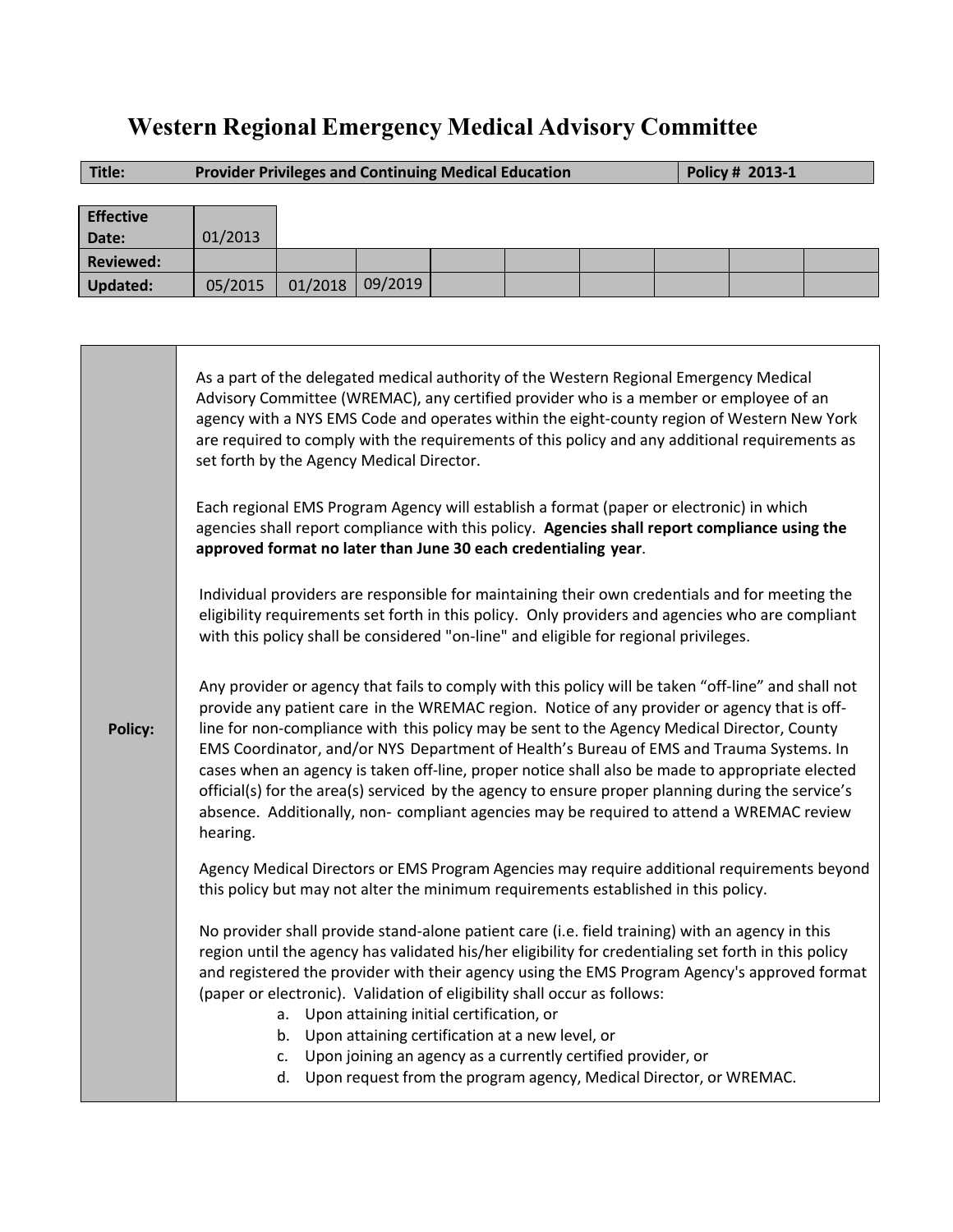The EMS agency shall monitor provider compliance/certification with all didactic requirements (by level of care) and validate successful skill demonstration set forth in this policy on an annual basis. Skills must be verified at least 1 time beginning July 1 each year. Further, the skills must be completed in a timely manner so the agency is able to meet the June 30 reporting deadline. Providers with lapsed certifications/credentials and/or who do not successfully demonstrate skill competency shall be taken "off‐line" by the agency and notice shall be provided to the EMS Program Agency. Off‐line providers shall not render any patient care until such time as they meet all requirements set forth in this policy for their level of care!

Skill competency shall be validated when any one of the following occurs:

- 1. Successfully demonstrate the skill in the presence of a WREMAC Skill Preceptor, Medical Director during simulation; or
- 2. Medical Director approved documentation of successful performance of the skill during patient care; or
- 3. Attend Medical Director approved training on the skill that includes a hands‐ on component.

**Procedure:** Designated skill preceptors must meet WREMAC Skill Preceptor Qualifications as outlined in the position description, complete the WREMAC Skill Preceptor Course (or alternative), complete any required updates, be in good standing with all WREMAC policies, and not have any restrictions imposed by the WREMAC or Medical Director. All preceptors are registered with the EMS Program Agency and will be posted to the WREMAC Website.

> Agencies are responsible for maintaining documentation of competency for each of its providers. Providers who are members of more than one agency must demonstrate competency only once – but must provide written verification of competency to each requesting agency.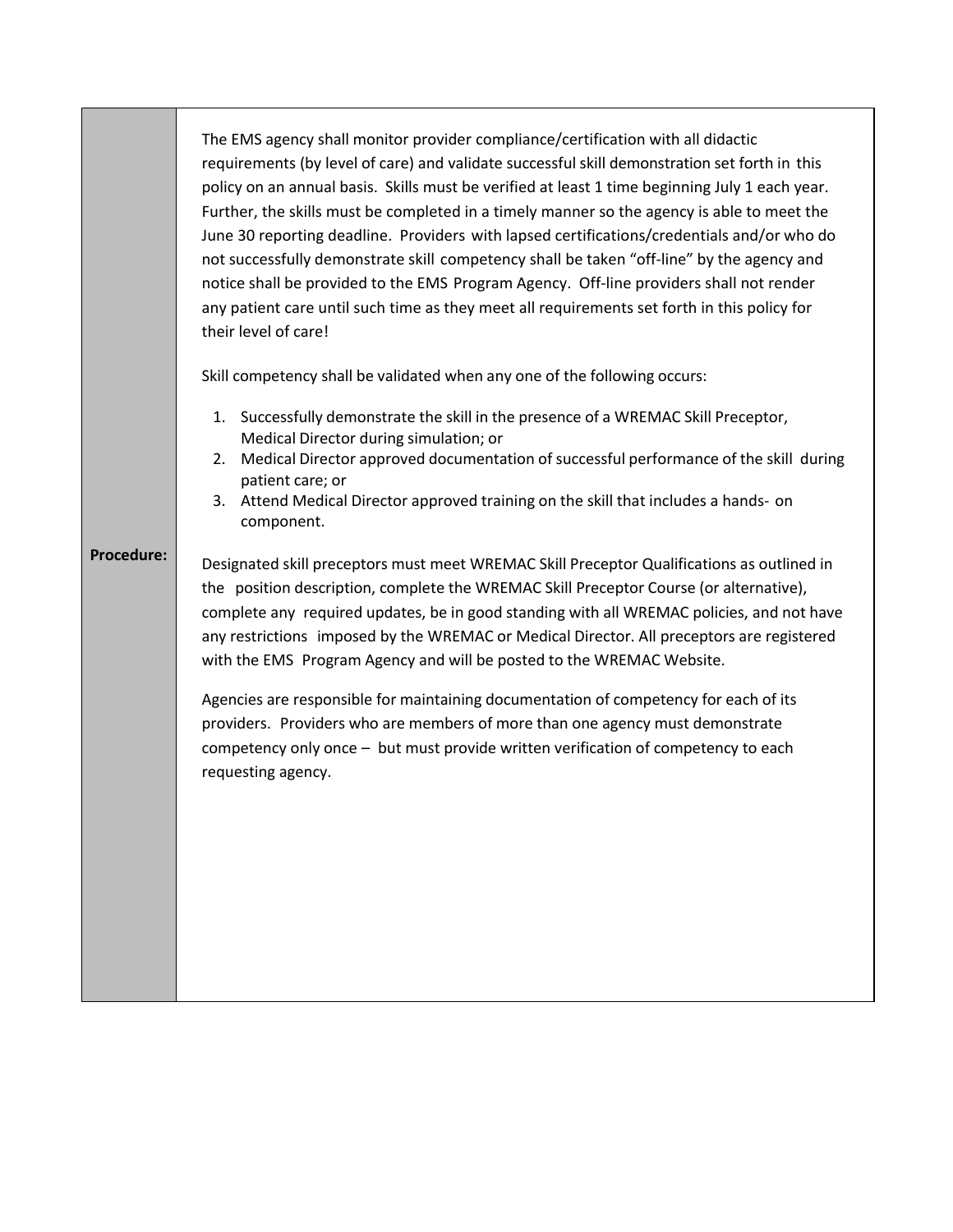### **Continuing Medical Education (CME) Requirements**

CME has two components: **didactic** and **skill** requirements.

**DIDACTIC REQUIREMENTS:** providers must maintain WREMAC approved training as detailed within this policy for all courses outlined below. There is no "grace period" for expired credentials.

|                                                                 | <b>CFR</b> | <b>EMT</b> | <b>AEMT</b> | <b>EMT-CC</b> | <b>EMT-P</b> |
|-----------------------------------------------------------------|------------|------------|-------------|---------------|--------------|
| <b>CPR</b> (healthcare provider)                                | v          |            |             |               |              |
| <b>Trauma Life Support</b>                                      |            |            |             |               |              |
| <b>Pediatric Life Support</b>                                   |            |            |             |               |              |
| <b>Cardiac Life Support</b>                                     |            |            |             |               |              |
| <b>Protocol Exams</b>                                           |            |            |             |               |              |
| (as required by NYS, WREMAC,<br>and/or Agency Medical Director) | v          |            |             |               |              |

**SKILL REQUIREMENTS:** Competency in the following skills shall be demonstrated at the time of initial certification and at least once annually between (July 1 – June 30). NOTE: Verification of skills demonstration must be reported by the agency no later than June 30 each credentialing year!

Only those skills for which the agency is approved by the WREMAC must be performed.

|                                             | <b>CFR</b> | <b>EMT</b> | <b>AEMT</b> | <b>EMT-CC</b> | <b>EMT-P</b> |
|---------------------------------------------|------------|------------|-------------|---------------|--------------|
| Defibrillation                              | X          | X          | X           | X             | X            |
| <b>BLS IN Naloxone Administration</b>       | X          | X          | X           | X             | X            |
| BLS Epi (Epi-Pen and/or Syringe)            | X          | X          | X           |               |              |
| <b>Nebulized Medications</b>                |            | X          | X           | X             | X            |
| <b>Blood Glucose Monitoring</b>             |            | X          | X           | x             | X            |
| <b>BLS 12-Lead Acquisition/Transmission</b> |            | X          | X           |               |              |
| <b>CPAP</b>                                 |            | X          | X           | X             | X            |
| Peripheral IV - Adult                       |            |            | X           | X             | X            |
| Peripheral IV - Pediatric                   |            |            |             | X             | X            |
| <b>EJC</b>                                  |            |            |             | X             | X            |
| IO - Adult & Pediatric                      |            |            | X           | X             | X            |
| Vascular Access Devices                     |            |            |             |               | X            |
| <b>Alternative Airway Devices</b>           |            |            | X           | X             | X            |
| Oral ET Intubation - Adult                  |            |            | X           | X             | X            |
| Oral ET intubation - Pediatric              |            |            |             |               | X            |
| <b>Medication Administration: IV Bolus</b>  |            |            | X           | x             | X            |
| <b>Medication Administration: IM</b>        |            |            | X           | X             | X            |
| <b>Medication Administration: Infusion</b>  |            |            |             | X             | X            |
| 12-Lead Monitoring                          |            |            |             | X             | X            |
| <b>Synchronized Cardioversion</b>           |            |            |             | X             | X            |
| <b>Transcutaneous Pacing</b>                |            |            |             | X             | X            |
| Needle Chest Decompression                  |            |            |             | X             | X            |
| <b>Surgical Cricothyrotomy</b>              |            |            |             |               | Χ            |